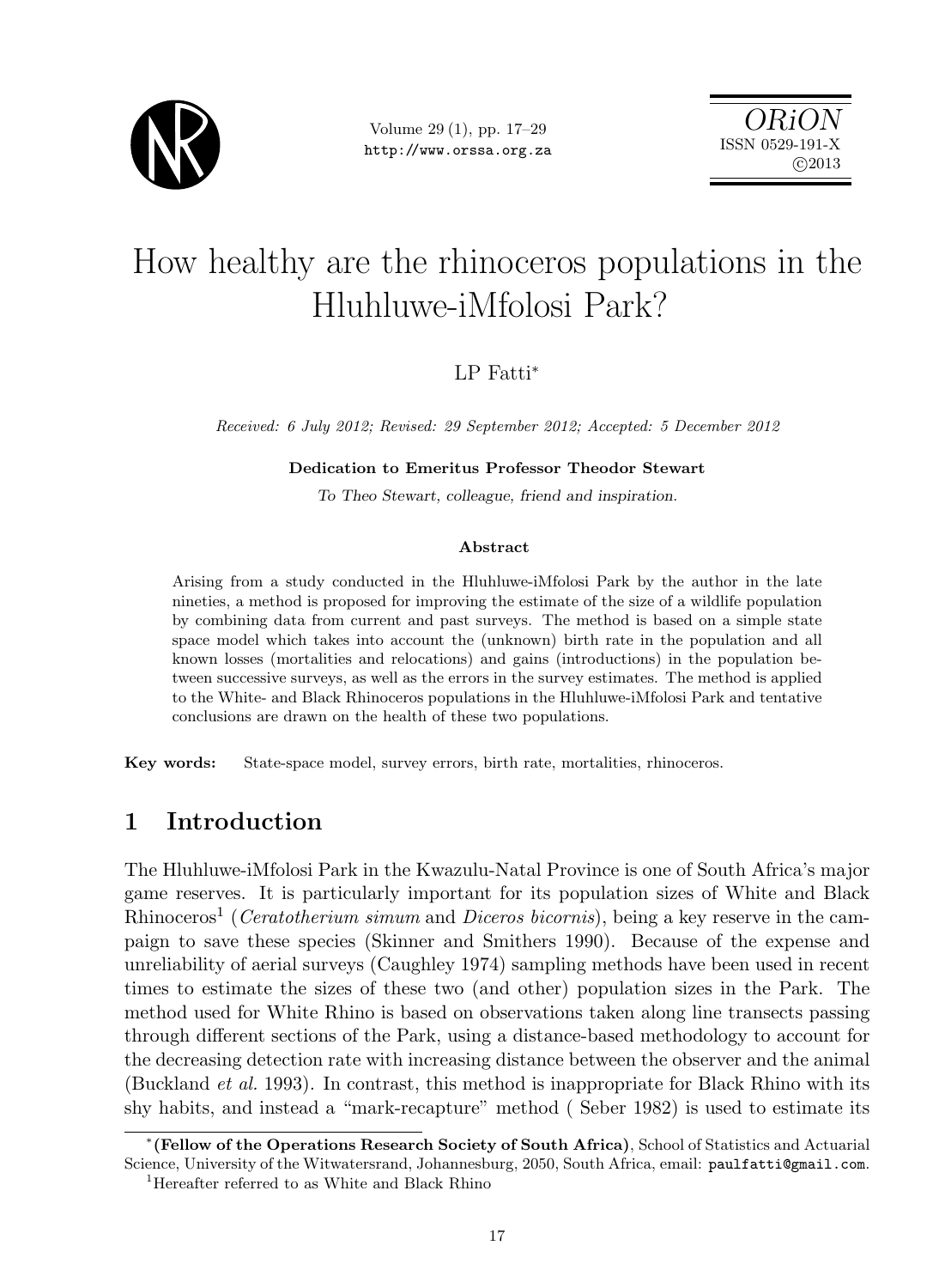population size. When the author first became involved in 1997, data was available from eight surveys of the White Rhino which had been conducted between 1973 and 1996, and the park management was concerned about an apparent dramatic drop in population size between the last two surveys. The results of these surveys are displayed in Figure 1.



Figure 1: Survey estimates of the white rhino population size from 1973–1996.

From Figure 1 it would appear that the White Rhino population size had undergone some dramatic changes over the 24 years covered by these surveys. The apparent decline in numbers between the 1973 and 1982 surveys can partially be explained by the high numbers of relocations of Rhino (and other species) to other parks, because management needed to reduce stocking levels during the drought that affected the Park over much of this period. The steady growth over most of the subsequent period up to 1994 could be attributed to the recovery of the population after the drought, but there was no explanation for the sharp drop in numbers between the 1994 and 1996 surveys. A fear was expressed in some quarters that this drop could be (partially) explained by poaching that was not being officially reported.

However, for the scientists at the Park, the level of variability over time in the White Rhino population size, as indicated in Figure 1, is too great to be biologically realistic, even after accounting for the relocations and known mortalities of the animals. Their interpretation was that the survey estimates are subject to large errors and that the true underlying population size is far more stable than is suggested by the data. (The standard errors of the individual estimates, provided by the software (Buckland *et al.* 1993) which implements the distance based methodology, are indeed large.) The question therefore arises whether, by considering all eight surveys together, the individual estimates could not be adjusted to try to account for these survey errors. If this could be achieved, more realistic estimates of the actual population sizes at the times of the surveys and of the changes in between would be obtained, which in turn would allow the scientists and managers at the Park better insights into the natural and man-induced influences on the White Rhino population.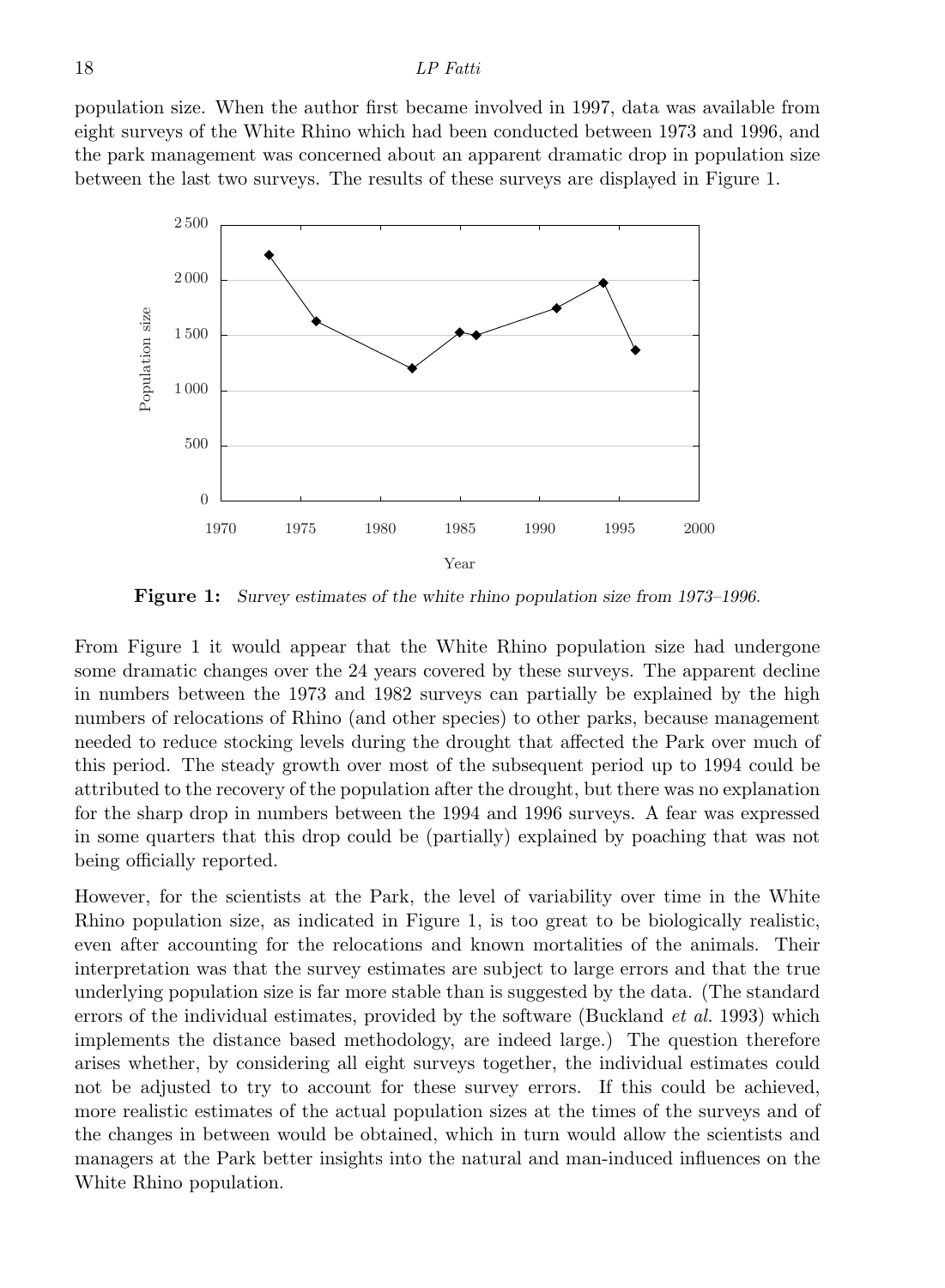In order to achieve this, we propose a simple model which combines the information from all the surveys, taking into account the net losses from the population sizes between successive surveys (through mortalities and removals, minus introductions), the (unknown) natural growth rate and the (unknown) error in the estimate at each survey. From this model we are able to obtain new estimates of the true population size at the times of each of the surveys, which incorporate the dynamics of the population size over time. The estimated natural growth rate also allows for short-term projections into the future.

# 2 A model for the population size over time

To combine the data from the eight surveys which were conducted over the 24-year period between 1973 and 1996, a model is required which will take into account the various known and unknown factors which have affected the population size over this time period. The known factors include the numbers of animals relocated from, and introduced to, the Park at different times between the surveys, as well as the numbers of mortalities in the Park, which are recorded from sightings by rangers. For large species such as rhino, it is unlikely that many, if any, dead specimens would be missed by the rangers during their regular patrols of the Park.

The unknown factors in the model include the natural rate of increase in the population size and, of course, the error in each of the survey estimates. The data for fitting the model comprise the estimate at each survey, the number of years between successive surveys and the known factors described above.

A simple discrete-time state-space model is proposed to describe the dynamics of the population size over time across successive surveys. The model comprises two components, the first being a deterministic process which describes the change of the (unknown) true population size from one survey to the next, taking into account the species' natural rate of increase as well as the relocations, introductions and mortalities which occurred in between. The second component describes the relationship between the survey estimates and the corresponding true population sizes by means of a simple stochastic error model.

Newman (1998) uses state-space modelling to describe the annual movements and mortalities of Pacific Coho Salmon populations over time. He employs stochastic models for both the unobservable fish movements and their mortalities, as well as for the process by which the population sizes are estimated. Parameter estimation and prediction are provided by Kalman filtering. Craig et al. (1997) use a hidden Markov model to describe how the Florida Manatee population sizes changes between successive surveys and the trend in its size over time, as well as the method by which these animals are counted. Bayesian inference, implemented via Markov Chain Monte Carlo simulation, is used to compute marginal posterior distributions for all model parameters and predictive distributions for future counts. Other models which have been used to analyse multiple animal surveys include the stochastic diffusion model, originally proposed by Dennis  $et al. (1991)$ , which Nicholls *et al.* (1996) employ to estimate the probabilities of extinction of different herbivore species in the Kruger National Park.

The model presented here is somewhat simpler than most of the above models and employs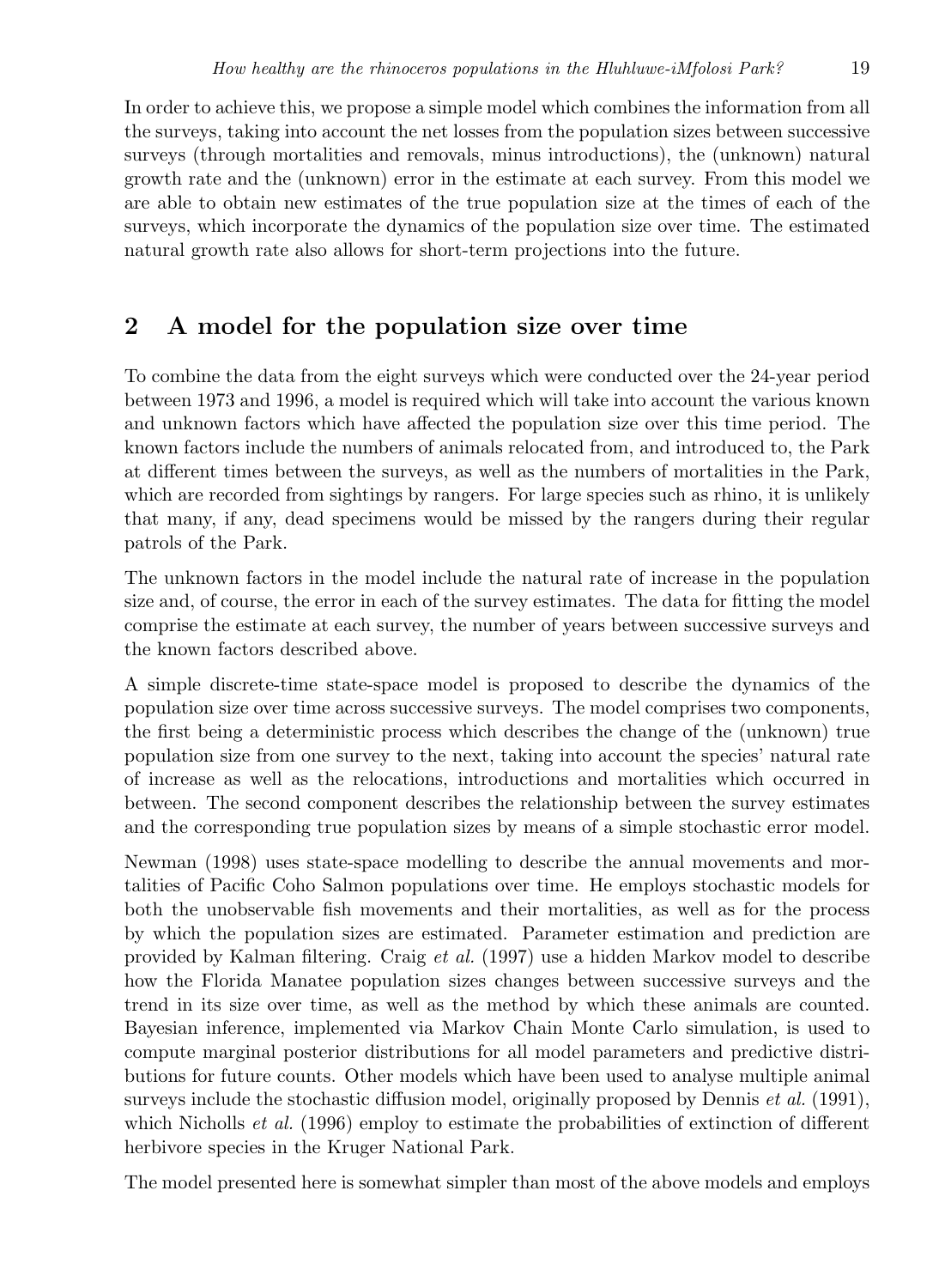few unknown parameters. The motivation is the principle of parsimony, particularly in view of the relatively small number of surveys which have been conducted in the HluhluweiMfolosi Park.

The following notation is used in this paper. Let

- $y_t$  be the population size estimate at survey t,
- $\mu_t$  be the true population size at survey t (unknown),
- $\ell_t$  be the net losses (removals + mortalities introductions) between survey t and  $t + 1$  (assumed known),
- $r$  be the natural rate of increase in the population size, excluding mortalities (unknown),
- $s_t$  be the number of years between survey t and  $t + 1$ , and
- $n$  be the total number of surveys over period.

Assuming that the losses occur uniformly over time between successive surveys and that the natural rate of increase  $r$  is constant over the whole period, the true population size at the time of survey  $t + 1$  is related to that at survey t by

$$
\mu_{t+1} = \mu_t e^{rs_t} - \int_0^{s_t} \frac{\ell_t}{s_t} e^{rs_t} dt
$$

$$
= \mu_t e^{rs_t} - \ell_t \left( \frac{e^{rs_t} - 1}{rs_t} \right),
$$

which takes into account the natural growth in the population size and the losses (including the growth which would have accrued from these animals had they not died or been removed). The assumption that the true population size at survey  $t + 1$  is deterministically related to that at  $t$  is not strictly correct. However, in view of the generally large random observation error associated with the survey estimate, this assumption should be acceptable within the general accuracy of the model.

Assume that the estimate  $y_t$  at survey t is an unbiased estimator of the true population size but that there is an unknown, random observation error. The model for the estimate at survey t therefore takes the simple form

$$
y_t = \mu_t + \varepsilon_t,
$$

where  $\varepsilon_t$  is a random error term which has an expected value zero (since  $y_t$  is unbiased) and variance  $\sigma^2$ . Possibly  $\varepsilon_t$  is Normally distributed, *i.e.*  $\varepsilon_t \sim N(0, \sigma^2)$ , although this is not a necessary assumption. The assumption of a constant error variance  $\sigma^2$  does not hold strictly for distance-based sampling estimates, as this variance is a function of the true population density (Buckland *et al.* 1993). However, unless the variation in the population density is considerable, this assumption should also be acceptable within the general accuracy of the approach.

Therefore, at survey  $t + 1$ ,

$$
y_{t+1} = \mu_{t+1} + \varepsilon_{t+1}
$$
  
=  $\mu_t e^{rs_t} - \ell_t \left( \frac{e^{rs_t} - 1}{rs_t} \right) + \varepsilon_{t+1}$   
=  $(y_t - \varepsilon_t)e^{rs_t} - \ell_t \left( \frac{e^{rs_t} - 1}{rs_t} \right) + \varepsilon_{t+1},$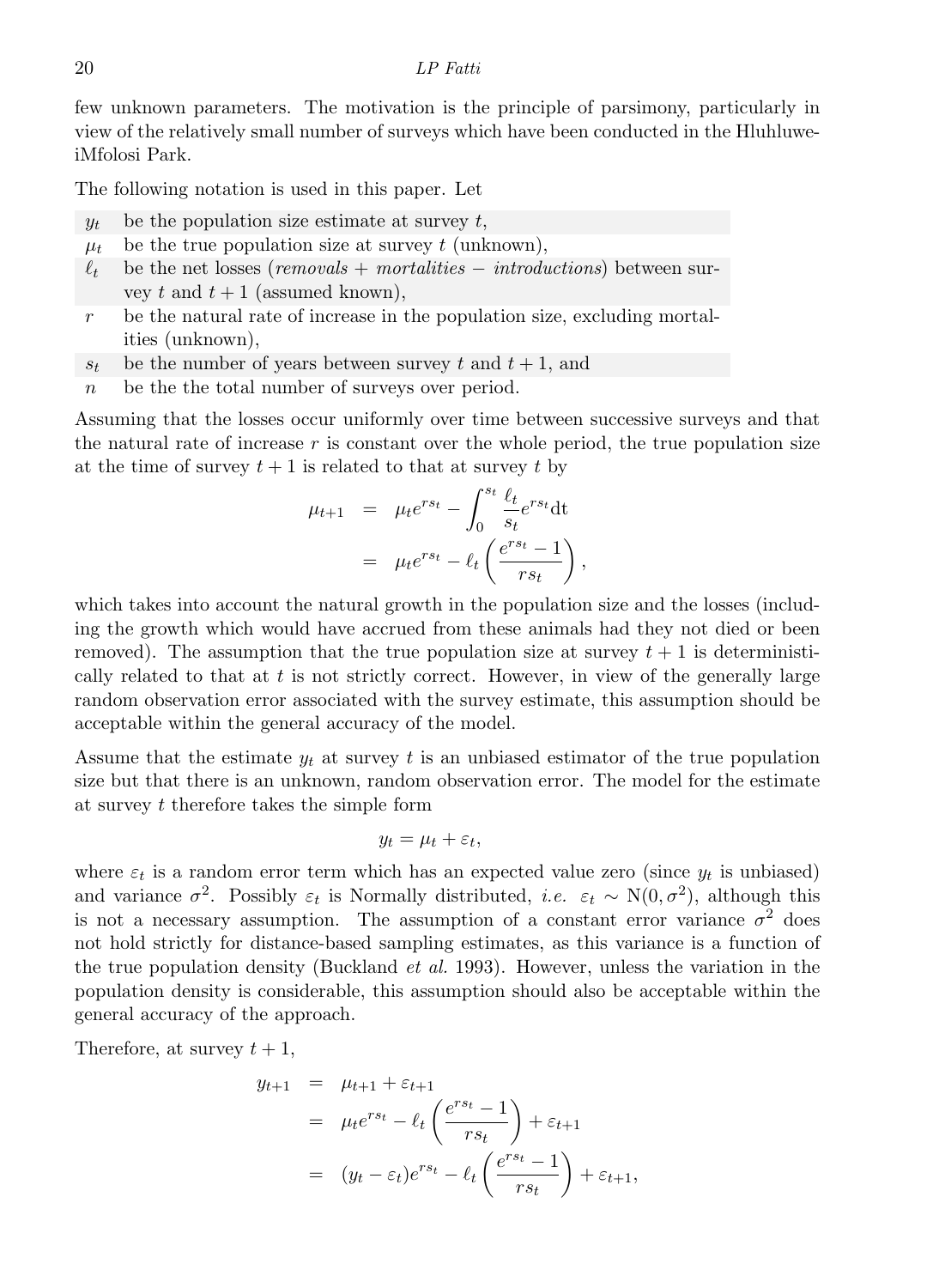yielding the relationship

$$
\varepsilon_{t+1} = y_{t+1} - (y_t - \varepsilon_t)e^{rs_t} + \ell_t\left(\frac{e^{rs_t} - 1}{rs_t}\right)
$$

between the error at survey  $t + 1$  and that at the previous survey. Therefore the following algorithm is specified to fit the model.

- (a) Start at  $t = 1$ . Assign initial values to  $\varepsilon_1$  and r.
- (b) Now generate the error terms  $\varepsilon_2, \ldots, \varepsilon_n$  successively as

$$
\varepsilon_k = y_k - (y_{k-1} - \varepsilon_{k-1})e^{rs_{k-1}} + \ell_{k-1}\left(\frac{e^{rs_{k-1}} - 1}{rs_{k-1}}\right)
$$
 for  $k = 2, ..., n$ .

(c) Estimate  $\varepsilon_1$  and r via least squares, *i.e.* find those values of  $\varepsilon_1$  and r that minimise  $\sum_{t=1}^{n} \varepsilon_t^2$  using a nonlinear minimisation procedure. An estimate of the standard error of the survey estimates is taken as

$$
\hat{\sigma} = \sqrt{\frac{1}{n-2} \sum_{t=1}^{n} \varepsilon_t^2}
$$

taking into account the loss in degrees of freedom due to the estimation of the parameters  $\varepsilon_1$  and r.

(d) Given the estimated  $\hat{\varepsilon}_1$  and  $\hat{r}$ , successively compute the estimated true population size at each survey as

$$
\hat{\mu}_1 = y_1 - \hat{\varepsilon}_1, \n\hat{\mu}_2 = y_2 - \hat{\varepsilon}_2 \n= (y_1 - \hat{\varepsilon}_1)e^{\hat{r}s_1} - \ell_1\left(\frac{e^{\hat{r}s_1} - 1}{\hat{r}s_1}\right).
$$

Therefore the true population size at survey  $k$  is given by

$$
\hat{\mu}_k = \hat{\mu}_{k-1} e^{\hat{r}s_{k-1}} - \ell_{k-1} \left( \frac{e^{\hat{r}s_{k-1}} - 1}{\hat{r}s_{k-1}} \right) \qquad \text{for} \ \ k = 2, \dots, n. \tag{1}
$$

Remark 1: Experimentation with the nonlinear optimiser "Solver" add-in to the Microsoft Excel (Microsoft 2010) implementation of the algorithm described in the next section, has shown the least squares solution to be insensitive over a wide range of initial values for  $\varepsilon_1$  and r. The initial values  $\varepsilon_1 = 0$  and  $r = 0.1$  have generally been found to yield quick convergence.

Remark 2: It is usually the case that the mortality, relocation and introduction figures are recorded on an annual basis and not only as a total over the whole time interval between two successive surveys. If the annual net losses,  $\ell_{t1}, \ldots, \ell_{tst}$  which occurred between the  $t<sup>th</sup>$  and  $t+1<sup>th</sup>$  surveys are used in the algorithm, rather than their total, then the formula for the true population size at the time of survey  $t + 1$  becomes

$$
\mu_{t+1} = e^{rs_t} \left\{ \mu_t - \left( \frac{e^r - 1}{r} \right) \sum_{i=1}^{s_t} \left( \frac{\ell_{ti}}{e^{ri}} \right) \right\}.
$$
 (2)

Formula (2) with estimated parameters then replaces (1).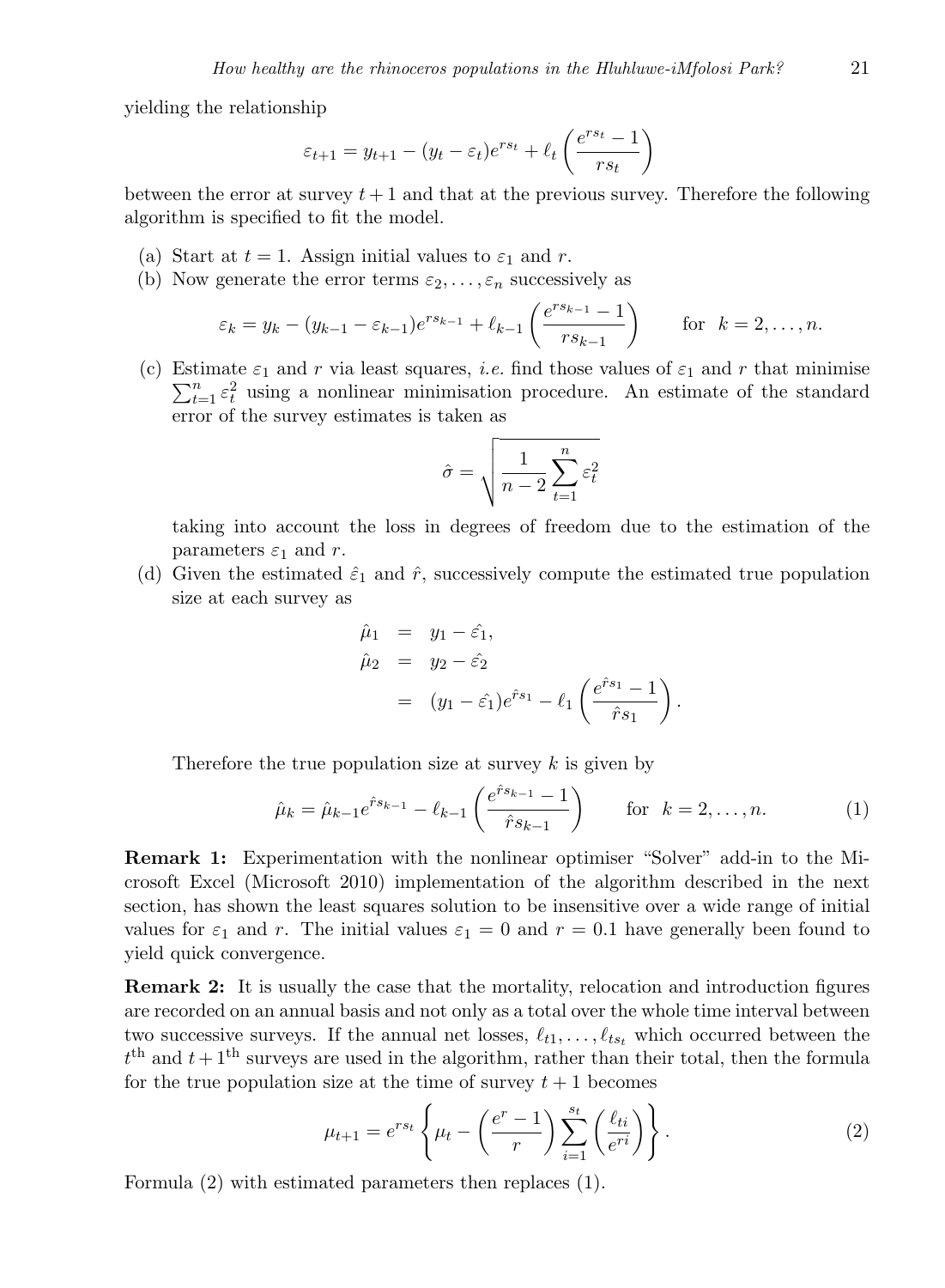# 3 Application to the Rhino populations in the HluhluweiMfolosi Park

The White Rhino estimates at each of the eight surveys, as well as the annual mortalities, relocations and introductions, which had occurred over the 24 years from 1973 to 1996, which was all the available data when the author first became involved in 1997, are given in the upper part of Table 1. Since the mortalities, relocations and introductions are recorded on a calendar year basis, whereas the surveys take place around the middle of the year, the former three sets of figures had to be interpolated for the model so as to correspond to the same time intervals as the surveys.

The algorithm described above has been implemented in an Microsoft Excel (Microsoft 2010) spread sheet and the "Solver" optimisation add-in is used for the minimisation step. The estimated true population sizes, growth rate and standard error of the surveys, derived from the algorithm, are also given in Table 1. Figure 2 superimposes the graph of the estimated true population sizes on that of the survey estimates at each of the eight surveys.



Figure 2: White rhino survey and population estimates from 1973–1996.

A useful piece of information deriving from the fitted model is the estimated natural growth rate per annum in the population size. The value estimated from the model is  $r = 0.076$  or 7.6%, which falls well within the range of 6% to 8%, considered to be realistic by the scientists at the Park, and this helped boost their confidence in the results of the model. The standard error of the survey estimates, obtained from the fitted model as described in Step 3 of the algorithm, is  $\hat{\sigma} = 286$ .

The graph of the estimated true population sizes over time obtained from the model was considered to be far more realistic by the scientists than that obtained from the original survey estimates and gave them better insights into the true dynamics of the population over the 24 years. Interestingly, the sudden drop in numbers which occurred at the last survey, and which initiated the study reported here, does not have the largest observed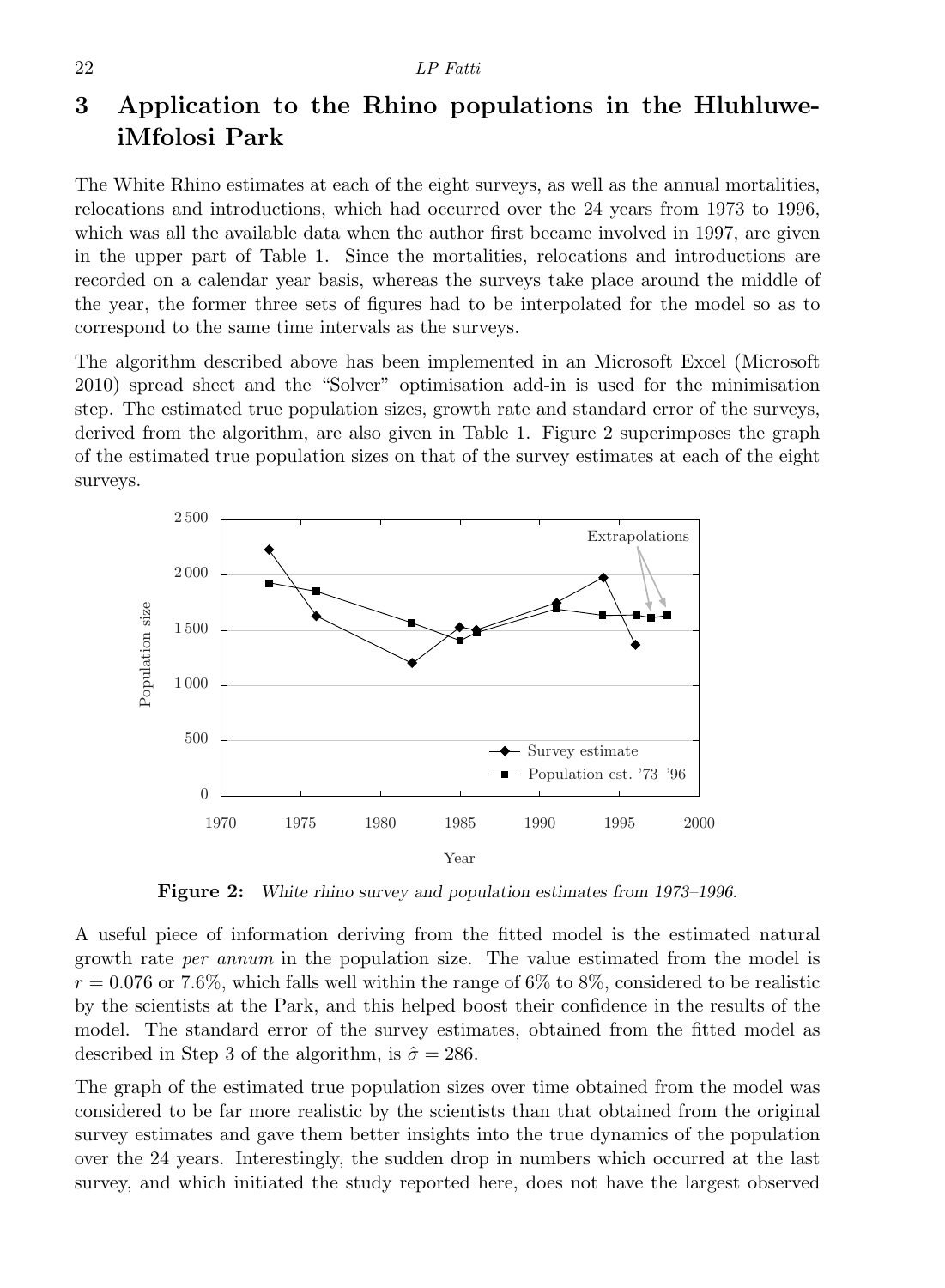| Year       | Survey                                                                 | Mortalities | Poached          | Removals         | Introduced       | Population estimates<br>$1973 - 1996$<br>$1973 - 2008$ |                    |
|------------|------------------------------------------------------------------------|-------------|------------------|------------------|------------------|--------------------------------------------------------|--------------------|
| 1973       | $2\,230$                                                               | 19          | $\boldsymbol{0}$ | 269              | $\boldsymbol{0}$ | 1932                                                   | 1980               |
| 1974       |                                                                        | 18          | $\boldsymbol{0}$ | 196              | $\boldsymbol{0}$ |                                                        |                    |
| 1975       |                                                                        | 15          | $\overline{0}$   | 100              | $\boldsymbol{0}$ |                                                        |                    |
| 1976       | 1629                                                                   | $10\,$      | $\boldsymbol{0}$ | $44\,$           | $\boldsymbol{0}$ | 1852                                                   | 1893               |
| 1977       |                                                                        | 14          | $\boldsymbol{0}$ | 33               | $\boldsymbol{0}$ |                                                        |                    |
| 1978       |                                                                        | $8\,$       | $\overline{0}$   | 55               | $\overline{0}$   |                                                        |                    |
| 1979       |                                                                        | 22          | $\boldsymbol{0}$ | 154              | $\boldsymbol{0}$ |                                                        |                    |
| 1980       |                                                                        | 47          | $\boldsymbol{0}$ | 438              | $\boldsymbol{0}$ |                                                        |                    |
| 1981       |                                                                        | 14          | $\boldsymbol{0}$ | 156              | $\boldsymbol{0}$ |                                                        |                    |
| 1982       | 1199                                                                   | 37          | $\boldsymbol{0}$ | 334              | $\boldsymbol{0}$ | 1567                                                   | 1587               |
| 1983       |                                                                        | 42          | $\boldsymbol{0}$ | 131              | $\boldsymbol{0}$ |                                                        |                    |
| 1984       |                                                                        | 35          | $\boldsymbol{0}$ | 81               | $\boldsymbol{0}$ |                                                        |                    |
| 1985       | $1\,530$                                                               | $20\,$      | $\overline{0}$   | $\sqrt{3}$       | $\boldsymbol{0}$ | 1406                                                   | 1416               |
| 1986       | $1\,502$                                                               | $8\,$       | $\boldsymbol{0}$ | $45\,$           | $\boldsymbol{0}$ | 1478                                                   | 1484               |
| 1987       |                                                                        | 18          | $\boldsymbol{0}$ | 19               | $\boldsymbol{0}$ |                                                        |                    |
| 1988       |                                                                        | 24          | $\overline{0}$   | 27               | $\overline{0}$   |                                                        |                    |
| 1989       |                                                                        | 24          | $\boldsymbol{0}$ | 83               | $\boldsymbol{0}$ |                                                        |                    |
| 1990       |                                                                        | $\bf 23$    | $\boldsymbol{0}$ | 81               | $\boldsymbol{0}$ |                                                        |                    |
| 1991       | 1748                                                                   | 31          | $\boldsymbol{0}$ | 128              | $\boldsymbol{0}$ | 1693                                                   | 1671               |
| 1992       |                                                                        | $25\,$      | $\boldsymbol{0}$ | $60\,$           | $\boldsymbol{0}$ |                                                        |                    |
| 1993       |                                                                        | 47          | $\boldsymbol{0}$ | 158              | $\boldsymbol{0}$ |                                                        |                    |
| 1994       | 1982                                                                   | 26          | $\overline{0}$   | 119              | $\boldsymbol{0}$ | 1636                                                   | $1\,591$           |
| 1995       |                                                                        | 25          | $\boldsymbol{0}$ | 47               | $\boldsymbol{0}$ |                                                        |                    |
| 1996       | 1364                                                                   | 36          | $\boldsymbol{0}$ | 179              | 12               | 1640                                                   | 1578               |
| 1997       |                                                                        | 34          | $\boldsymbol{0}$ | 59               | $\boldsymbol{0}$ |                                                        |                    |
| 1998       | 1542                                                                   | 33          | $\boldsymbol{0}$ | 46               | $\boldsymbol{0}$ |                                                        | 1572               |
| 1999       |                                                                        | 51          | $\boldsymbol{0}$ | 23               | $\boldsymbol{0}$ |                                                        |                    |
| $2000\,$   | 1687                                                                   | 43          | $\,4\,$          | 29               | $\boldsymbol{0}$ |                                                        | 1657               |
| 2001       |                                                                        | 28          | $\mathbf{1}$     | 52               | $\overline{0}$   |                                                        |                    |
| 2002       | 1802                                                                   | 24          | $\boldsymbol{0}$ | 22               | $\boldsymbol{0}$ |                                                        | 1764               |
| $\,2003\,$ |                                                                        | $\,29$      | $\mathbf{1}$     | 98               | $\boldsymbol{0}$ |                                                        |                    |
| 2004       | 1918                                                                   | 27          | $\overline{0}$   | $\boldsymbol{0}$ | $\overline{0}$   |                                                        | 1864               |
| 2005       |                                                                        | 27          | 18               | 53               | $\overline{0}$   |                                                        |                    |
| $\,2006\,$ |                                                                        | 28          | $\,2$            | 40               | $\boldsymbol{0}$ |                                                        |                    |
| 2007       |                                                                        | 14          | $\boldsymbol{0}$ | 79               | $\boldsymbol{0}$ |                                                        |                    |
| $2008\,$   | $2\,038$                                                               | 25          | 10               | 37               | $\boldsymbol{0}$ |                                                        | $2\,140$           |
|            | Estimated population growth rate<br>Standard error of survey estimates |             |                  |                  |                  | 7.6%<br>286                                            | $7.3\%$<br>$217\,$ |

Table 1: White rhino survey data and population size estimates during the period 1973–2008.

error associated with it. Instead, it is the 1982 survey figure that is furthest from the estimated true population size. This figure is considered to be too low and instead the model gives a far more gradual decline in numbers than is suggested by the original survey estimates. Also, instead of the apparent large drop in the population size between the 1994 and 1996 surveys, the model estimates a slight increase in numbers.

Figures for the Black Rhino population size in the Park, obtained from "mark-recapture" surveys in each of the seven years from 1990 to 1996, are given in the upper part of Table 2. (Application of the mark-recapture methodology in the Hluhluwe-iMfolosi Park requires rangers to record whenever they see a Black Rhino and to note from the animal's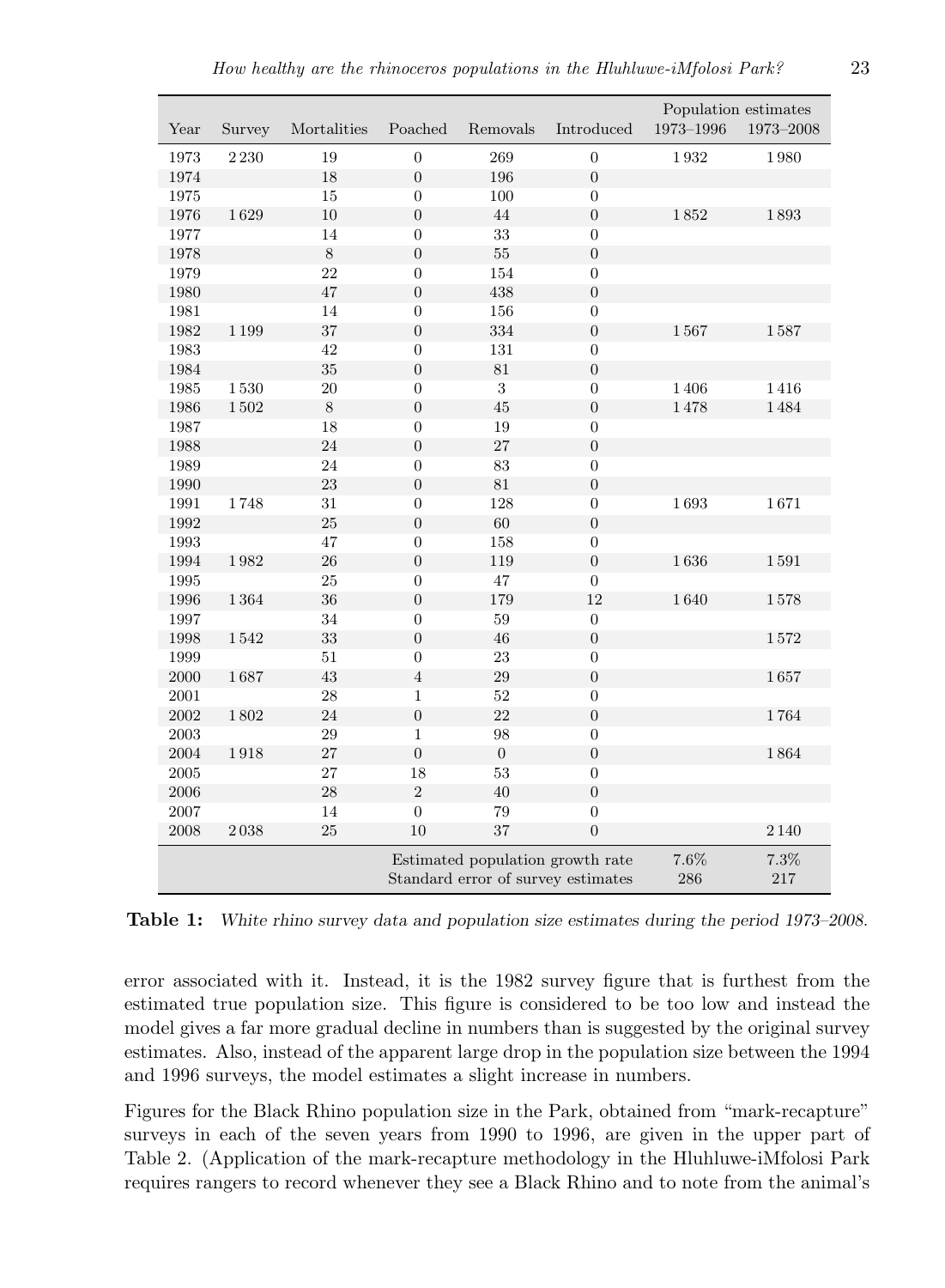markings whether or not it is one of the known individuals in the Park.) Figure 3 displays the estimated true Black Rhino population size from the model, superimposed on the corresponding survey estimates from each of these years.



Figure 3: Black rhino surveys and population estimates from 1990–1996.

The estimated growth rate obtained from the fitted model is 8.6%, which is a little higher than the scientists were expecting, but is not unrealistic. The standard error of the survey estimates is  $\hat{\sigma} = 21$  and it is evident that the variability of the estimates of the Black Rhino population size, obtained from the "mark-recapture" method, is much smaller than that of the White Rhino population size, obtained using the distance-based method. Nevertheless, the model provides a much smoother curve for the Black Rhino population size than do the survey estimates, showing it increasing steadily over time. In particular, it clearly identifies the 1993 survey estimate as being somewhat too high.

A shortcoming of the population size estimates provided by the model is that their standard errors are unknown. An estimate of the standard error may be obtained through application of the Jackknife method (Quennouille, 1956). Essentially, this entails dropping one of the surveys from sample, fitting the model on the remaining  $n - 1$  survey estimates and using this model to estimate the population size  $\mu_t$  in the particular year of interest. This process is repeated over all surveys, resulting in n estimates,  $\hat{\mu}_{t(1)}, \ldots, \hat{\mu}_{t(n)}$ of  $\mu_t$ . Using the theory of the Jackknife method, the standard error of the population size estimate  $\hat{\mu}_t$  may then be estimated as

$$
\hat{\sigma}_{\hat{\mu}_t} = \sqrt{\left(\frac{n-1}{n}\right) \sum_{i=1}^n (\hat{\mu}_{t(i)} - \hat{\mu}_{t(\cdot)})^2},
$$

where  $\hat{\mu}_{t(\cdot)}$  is the average of the  $\hat{\mu}_{t(i)}$  for  $i = 1, \ldots, n$  (Efron, 1982). This is a slightly conservative estimate of the standard error, since it refers to a situation where there have been  $n-1$  (not n) surveys.

Applying this method to the estimated White Rhino population size in 1996 yields a value of 80 for the standard error of  $\hat{\mu}_{1996}$ , which is less than 30% of the estimated standard error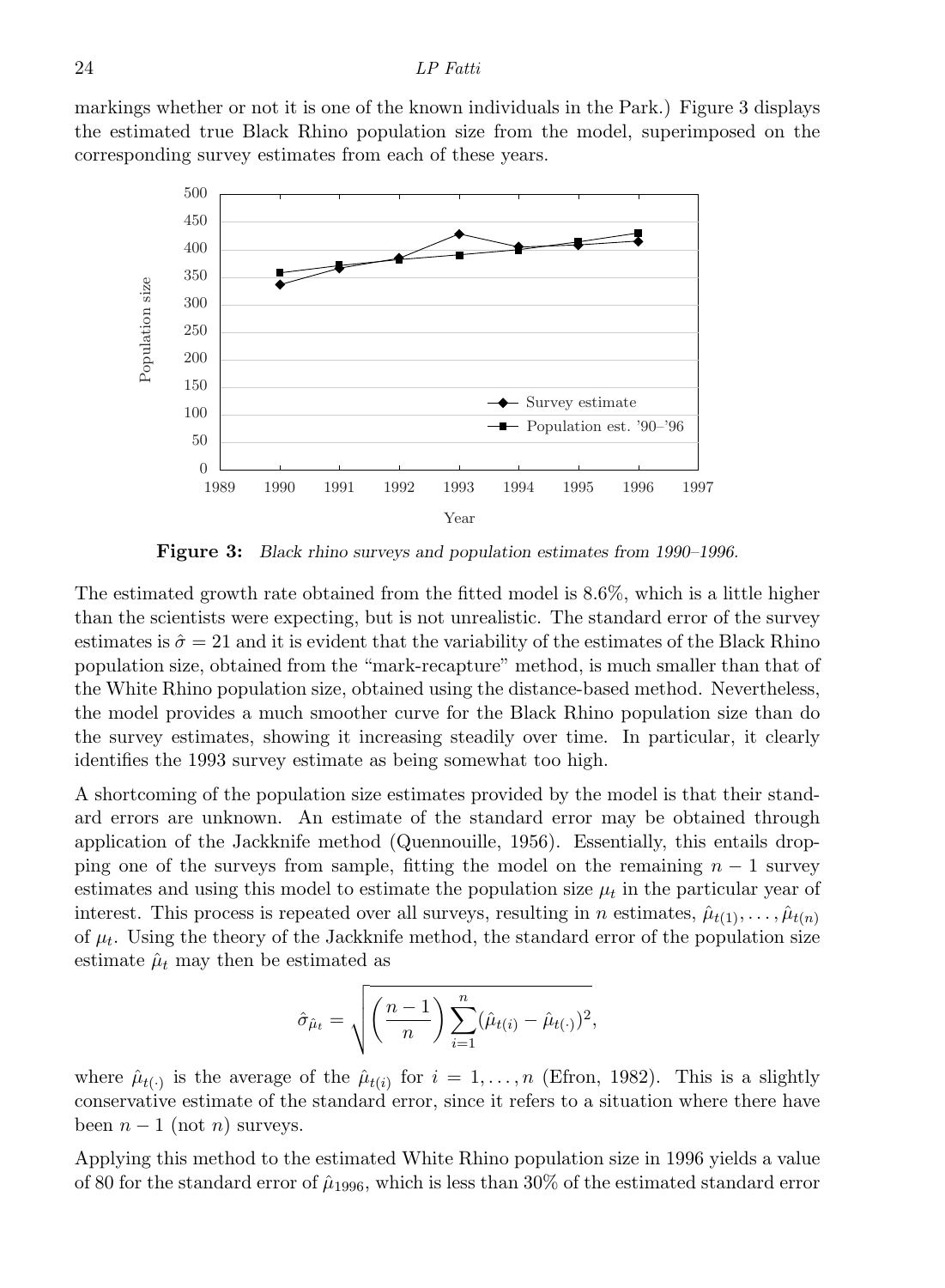|      |        |                                                 |                  |                |                | Population estimates |           |
|------|--------|-------------------------------------------------|------------------|----------------|----------------|----------------------|-----------|
| Year | Survey | Mortalities                                     | Poached          | Removals       | Introduced     | 1990-1996            | 1990-2008 |
| 1990 | 337    | 11                                              | $\theta$         | 8              | $\overline{0}$ | 358                  | 358       |
| 1991 | 367    | 10                                              | $\overline{0}$   | $\overline{7}$ | $\overline{0}$ | 372                  | 372       |
| 1992 | 385    | 16                                              | $\overline{0}$   | 10             | $\overline{0}$ | 382                  | 382       |
| 1993 | 429    | 22                                              | $\overline{0}$   | $\overline{2}$ | $\overline{0}$ | 391                  | 391       |
| 1994 | 405    | 9                                               | $\overline{0}$   | 16             | $\overline{0}$ | 400                  | 400       |
| 1995 | 409    | 3                                               | $\overline{0}$   | 14             | $\overline{0}$ | 414                  | 414       |
| 1996 | 416    | 8                                               | $\overline{0}$   | 17             | $\overline{2}$ | 431                  | 430       |
| 1997 | 409    | 10                                              | $\theta$         | 29             | $\theta$       |                      | 407       |
| 1998 | 376    | 8                                               | $\overline{0}$   | 18             | $\overline{1}$ |                      | 382       |
| 1999 | 363    | 16                                              | $\theta$         | 14             | $\overline{0}$ |                      | 361       |
| 2000 | 325    | 11                                              | $\overline{0}$   | 27             | $\overline{0}$ |                      | 334       |
| 2001 | 303    | 16                                              | $\overline{0}$   | $\overline{7}$ | $\theta$       |                      | 309       |
| 2002 | 293    | 12                                              | $\overline{0}$   | $\mathbf 1$    | $\overline{0}$ |                      | 296       |
| 2003 | 301    | 12                                              | $\overline{0}$   | 9              | $\mathbf{1}$   |                      | 285       |
| 2004 | 288    | 8                                               | $\overline{0}$   | 10             | 1              |                      | 272       |
| 2005 | 260    | $\overline{4}$                                  | $\overline{0}$   | 15             | $\overline{0}$ |                      | 259       |
| 2006 | 246    | 4                                               | $\overline{0}$   | 12             | $\overline{0}$ |                      | 246       |
| 2007 | 228    | $\overline{2}$                                  | $\overline{0}$   | 12             | $\theta$       |                      | 235       |
| 2008 | 218    | 6                                               | $\boldsymbol{0}$ | 6              | $\overline{0}$ |                      | 226       |
|      |        | Estimated population growth rate from 1990–1996 | $8.6\%$          | 8.6%           |                |                      |           |
|      |        | Estimated population growth rate from 1997–2008 |                  | 1.8%           |                |                      |           |
|      |        |                                                 | 21               | 13             |                |                      |           |

Table 2: Black rhino survey data and population size estimates during the period 1990–2008.

of the corresponding survey estimate. The corresponding figure for the standard error of the Black Rhino population size is 16, showing a more modest reduction from that of 21 for the survey estimates.

Over and above its use in providing more realistic population size estimates than those from the original surveys, the model can also be used for short-term forecasting. For any assumed number of relocations, mortalities and introductions over a given time it is an easy matter to extrapolate the fitted model forward from the last population size estimate  $\hat{\mu}_n$ . Figure 2 also shows the extrapolated White Rhino population size for two years ahead of the 1996 survey, assuming a net value of 100 for the relocations, mortalities and introductions in each of these two years. The use of such extrapolations as a management tool to test the effects of different relocation policies on the population size is evident.

The author has now obtained more recent data on both the White and Black Rhino population sizes up to 2008 from the Park authorities. Applying the model to the full sets of data gives insight on the population size dynamics over the whole period from 1973 for the White Rhino and from 1990 for the Black Rhino, and allows a comparison between the earlier dynamics of these population sizes with those of more recent years. This data appears in the lower parts of Tables 1 and 2 for the White and Black Rhino, respectively.

There have been a further five White Rhino surveys from 1996 to 2008, giving a total of 13 since 1973. Figure 4 presents the figures from each of the 13 surveys together with the corresponding population size estimates obtained from the model fitted to all the data since 1973. The fit of the model to the data over the last five surveys is seen to be very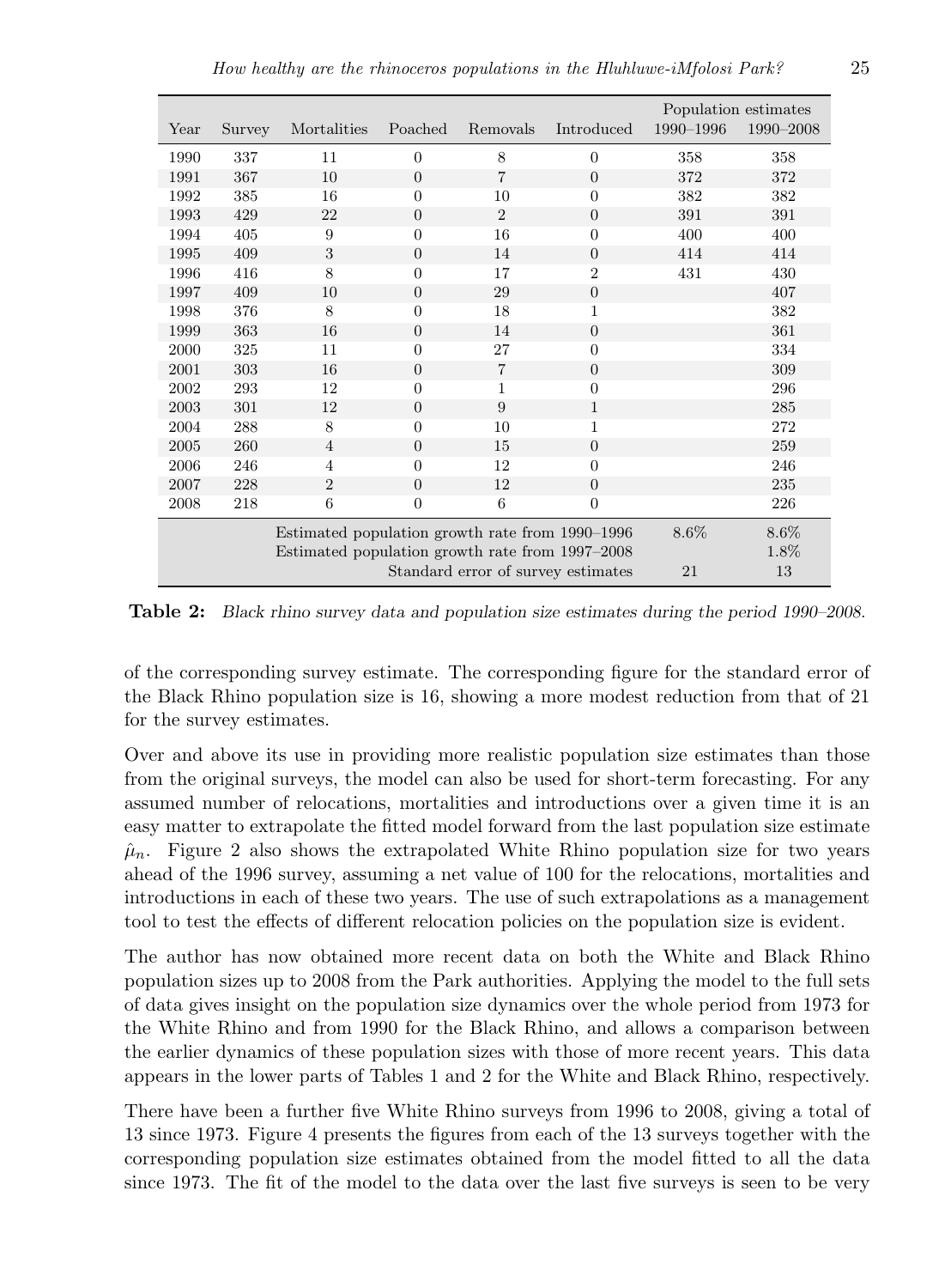close, bringing the estimated standard error down to 217 from its earlier value of 286 obtained from the model fitted to the first eight surveys. The estimated natural growth rate in the population size over the whole period is 7.3%, which compares well with the figure of 7.6% for the period up to 1996. The generally good fit of the model over the whole period shows that the White Rhino population size has maintained a healthy profile, taking into account the removals and mortalities (36 of which have been due to poaching between 2000 and 2008) and the 12 which were introduced into the Park in 1996.



Figure 4: White rhino surveys and population size estimates from 1973–2008.

The picture with the Black Rhino is dramatically different. There have been "markrecapture" estimates for every year from 1990 to 2008, *i.e.* 19 in all, of which 12 have been after 1996. Figure 5 presents these 19 estimates as well as the corresponding population size estimates obtained from the model fitted to all the data.



Figure 5: Black rhino surveys and population size estimates from 1990–2008.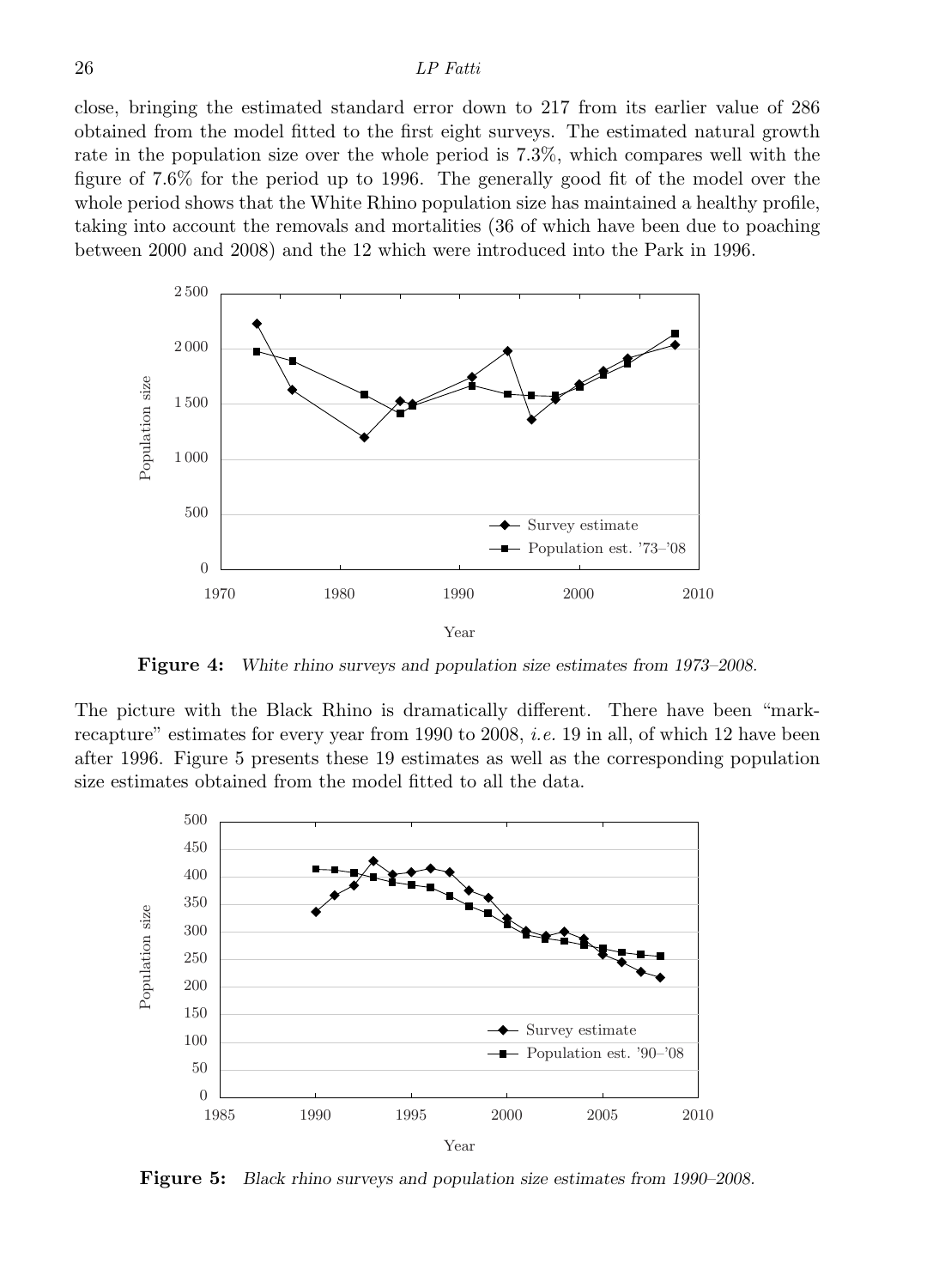The fit of this model is far worse than that of the model fitted to the 7 surveys from 1990 to 1996. Whereas the latter model shows a steady population size growth at an estimated rate of 8.6%, the survey estimates go into decline after that, pulling down the population size estimates and producing an estimated population size growth rate over the whole period of only 4.1%. The estimated standard error of the survey estimates is 33, considerably higher than that of 21 obtained from the model fitted to the first 7 surveys, indicating that the model fits poorly to the data over the whole period.

It seems clear that the model's assumption of a constant growth rate over the whole period is a reason for its poor fit. In view of the apparent drop in the growth rate after 1996 the model was therefore relaxed by assuming separate growth rates for the period up to 1996 and for the period after that. Fitting the relaxed model to the survey data for the whole period shows a dramatic drop in the estimated population size growth rate from 8.6% in the first period to 1.8% in the second period. The improved fit of this model is evident from Figure 6 and the standard error of only 13 confirms that it gives a much better description of the dynamics of the Black Rhino population size between 1990 and 2008.



Figure 6: Black rhino surveys and population size estimates from 1990–2008, two growth rates.

# 4 Discussion

In this paper a model has been introduced for analysing the dynamics of population sizes of large animal species in a game park from successive survey estimates (or "censuses"), including the counts of relocations, mortalities (including those from poaching) and introductions between successive surveys. The model has a simple structure with few unknown parameters and can therefore be applied to population sizes which have had relatively few surveys. One of the unknown parameters that is estimated when fitting the model is the natural annual rate of increase in the population size (excluding mortalities), and an estimate of the standard error of the survey estimates may also be obtained from the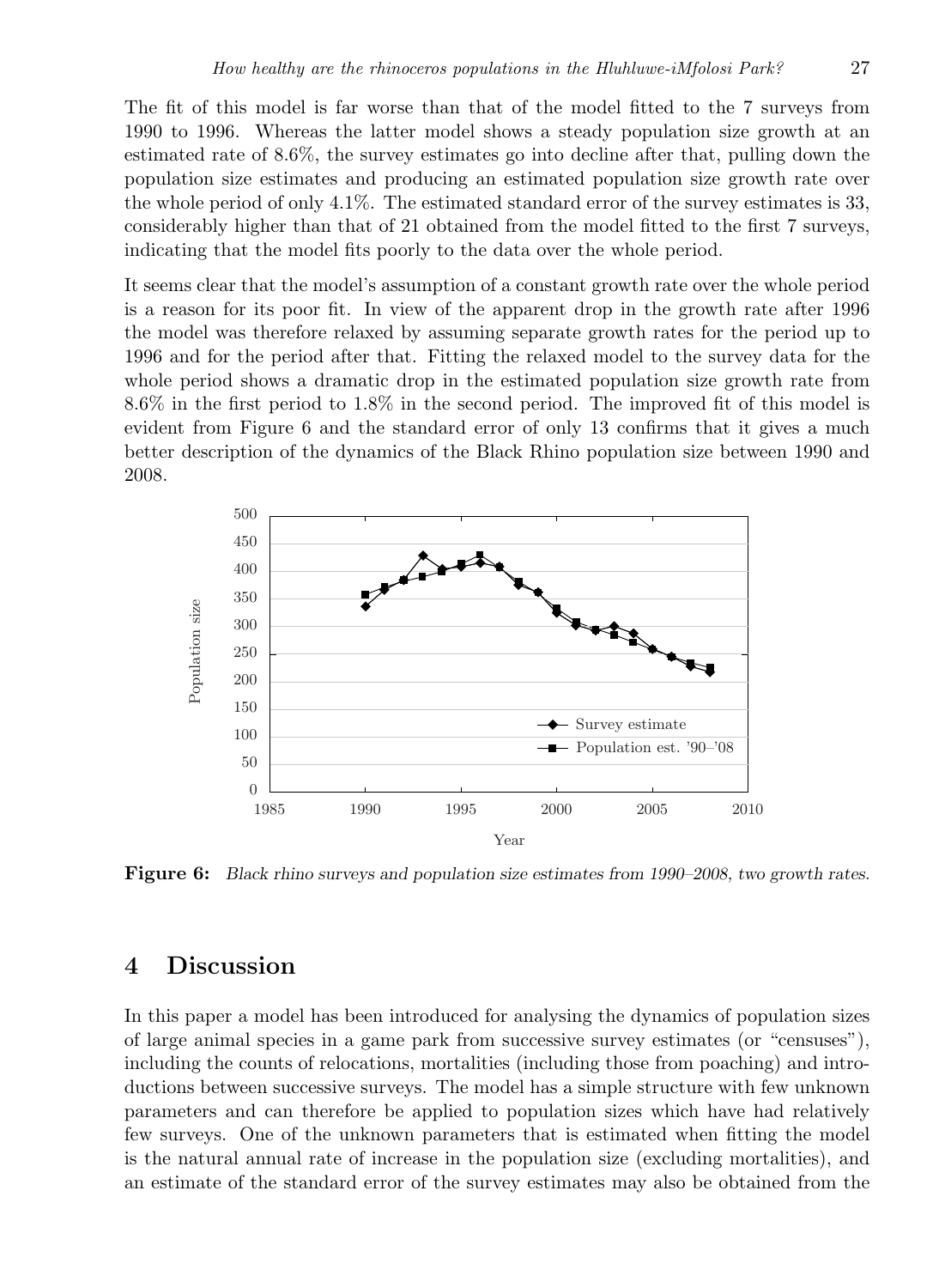model results. The model may be applied to populations for which surveys are undertaken at irregularly spaced intervals. The algorithm for fitting the model can be implemented in a spread sheet which includes a general optimisation tool.

The model has been applied to the White and Black Rhino populations in the HluhluweiMfolosi Park, initially in 1997, after the Park experienced an apparent sharp decline in its White Rhino population size in the 1996 survey. The model, which was developed to analyse this situation, showed that the sharp decline in numbers at the last survey could be explained by random error alone. The model fitted to the Black Rhino survey results showed the population size to be increasing at a steady rate of 8.6% per annum.

The model has now been applied to the surveys of the White and Black Rhino population sizes in the Park including those that have taken place in the subsequent twelve years up to 2008. The model fitted to the 13 White Rhino surveys that had taken place since 1973 (8 up to 1996 and 5 subsequently) was consistent with the model fitted to the first 8 surveys alone and showed that the population size was stable with a natural annual rate of increase of 7.3% (compared to 7.6% for the model fitted to the data up to 1996).

The situation with the Black Rhino population size is dramatically different and shows that after the steady increase up to 1996 the numbers decrease sharply, continuing until 2008. The model provided a poor fit to the survey data and it was evident that the assumption of a constant natural rate of increase in the population size did not hold. So instead, the model assumptions were relaxed slightly by using two rates of increase, the first holding until 1996 and the second applying after that. The model applied under this relaxed assumption fitted the survey data very well over the whole period from 1990 to 2008, and showed that while the estimated natural rate of increase up to 1996 was still 8.6% per annum, after 1996 it had dropped down to 1.8%.

It is interesting to speculate what the reason is for this sharp drop in the natural rate of increase in the Black Rhino population size. As is evident from the data in Tables 1 and 2, while 36 White Rhino were reported as having been poached between 2000 and 2008, no poaching of Black Rhino was reported over the whole period from 1990 to 2008. Unreported poaching of Black Rhino (or any other unreported mortalities or removals) after 1996 would clearly have had an effect on the model estimates. (However, the scientists at the Park dismiss this possibility, as poachers only remove the rhino horn, leaving the carcass behind which will be discovered by the Park rangers.) Another reason could be the reduction in woody terrain in the Park, favoured for browsing by the Black Rhino, as a result of the large White Rhino population size which favours open grassland for grazing. The fire management policy of the Park could have been aimed at increasing the grassland, resulting in a reduction of the woody terrain.

The current thinking of the scientists at the Park is that the earlier Black Rhino estimates were inflated as result of shortcomings in the implementation of the "mark-recapture" survey method, which have subsequently been resolved. They are currently re-visiting the data from the earlier surveys and will be producing revised estimates for these years. The model described in this paper will then be applied to these revised estimates, and hopefully the picture that emerges will be more hopeful for the Black Rhino population size.